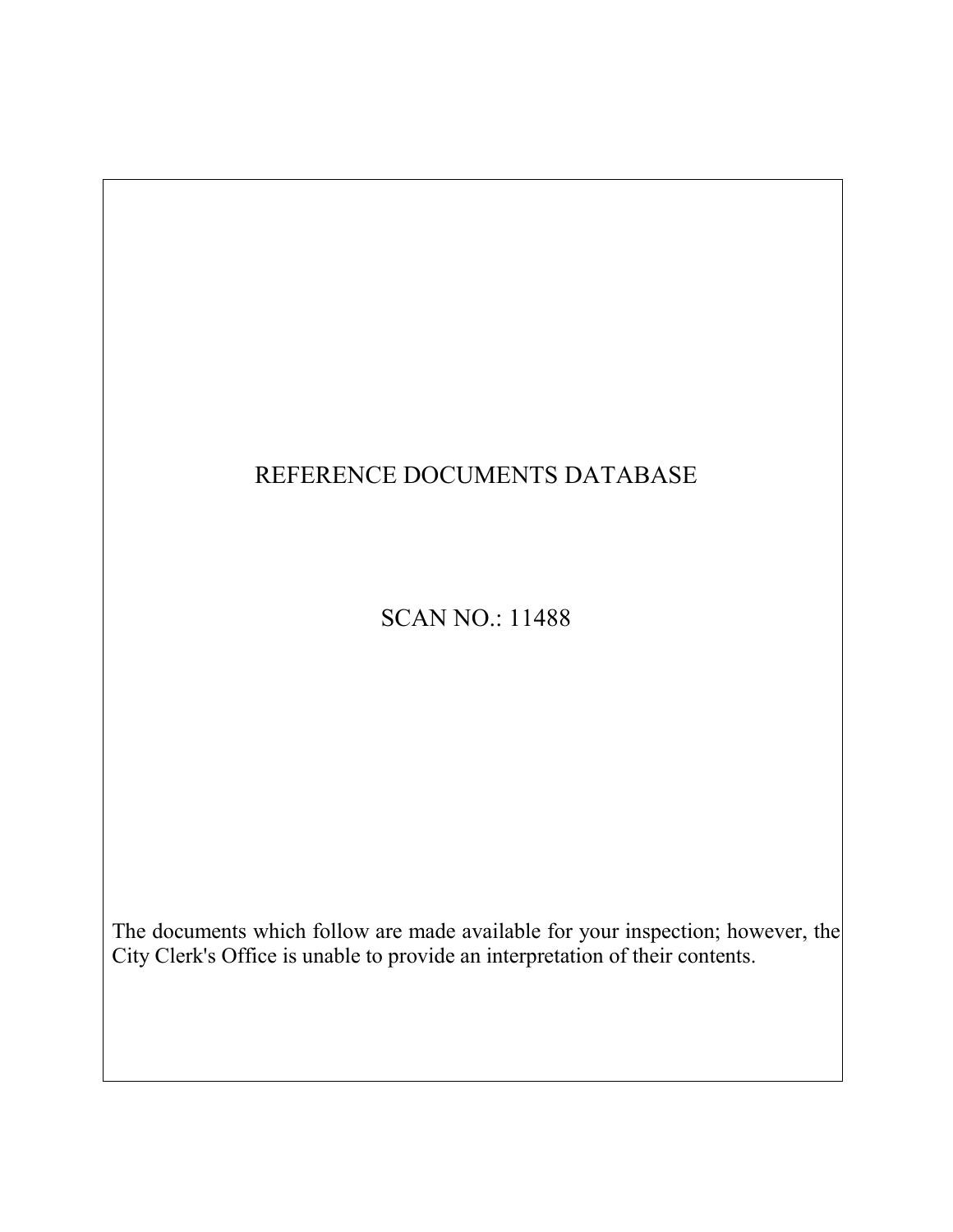File No.: 20-OP-193116 Date of Decision: June 9, 2021 Municipality: City of Toronto Date of Notice: June 9, 2021 Subject Lands: City of Toronto

# **NOTICE OF DECISION**

## **With respect to an Official Plan Amendment Section 26 and subsection 17(34) of the Planning Act**

A decision was made on the date noted above to approve Official Plan Amendment 456 for the City of Toronto, adopted by By-law No. 242-2020, subject to one modification.

#### **Purpose and Effect of the Official Plan Amendment**

The purpose of Official Plan Amendment 456 is to comprehensively update and enhance the City's transportation policies in the areas of transit; cycling; automated vehicles, shared mobility and other emerging mobility technologies; and update requirements on water, wastewater and stormwater infrastructure. The Amendment also includes updates to Official Plan maps and schedules. A copy of the decision is attached.

#### **Decision Final**

Pursuant to subsections 17 (36.5) and (38.1) of the *Planning Act*, this decision is final and not subject to appeal.

### **Other Related Applications:**

N/A

#### **Getting Additional Information**

During the COVID-19 social distancing period when offices are closed, inquiries can be directed to the attention of Maya Harris, Manager, Community Planning and Development (East), MSO-C.

Tele: (437) 776-8447 Toll Free: (800) 668-0230 Fax: (416) 585-6882

Once the COVID-19 social distancing period has ended, additional information is available during regular office hours at the Ministry of Municipal Affairs and Housing at the address noted below.

Ministry of Municipal Affairs and Housing Municipal Services Office – Central Ontario (MSO-C) 777 Bay Street, 13th Floor Toronto, Ontario, M7A 2J3